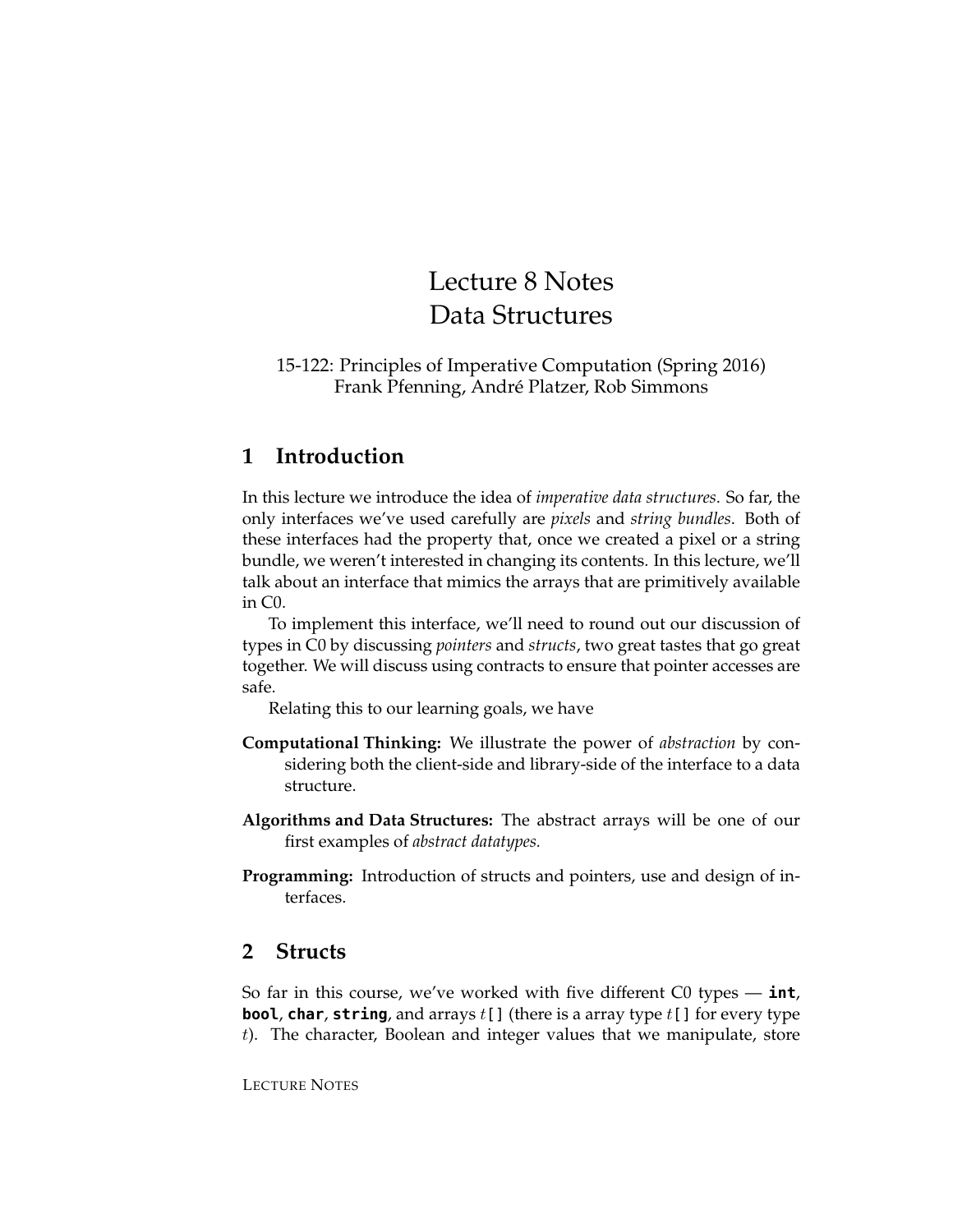locally, and pass to functions are just the values themselves. For arrays (and strings), the things we store in assignable variables or pass to functions are *addresses*, references to the place where the data stored in the array can be accessed. An array allows us to store and access some number of values of the same type (which we reference as A[0], A[1], and so on).

Therefore, when entering the following commands in Coin (the outputs have been elided),

```
--> char c = '\n';
\frac{1}{2} - \frac{1}{2} int i = 4;
--> string[] A = alloc_array(string, 4);
\leftarrow > A[0] = "hi";
\leftarrow > A[1] = "je";
\leftarrow > A[2] = "ty";
\leftarrow > A[3] = "lo";
```
the interpreter will store something like the following in its memory:



The next data structure we will consider is the struct. A *struct* can be used to aggregate together different types of data, which helps us create data structures. By contrast, an array is an aggregate of elements of the *same* type.

Structs must be explicitly declared in order to define their "shape". For example, if we think of an image, we want to store an array of pixels alongside the width and height of the image, and a struct allows us to do that:

```
1 typedef int pixel;
2
3 struct img_header {
4 pixel[] data;
5 int width;
6 int height;
7 };
```
Here data, width, and height are *fields* of the struct. The declaration expresses that every image has an array of *data* as well as a *width* and a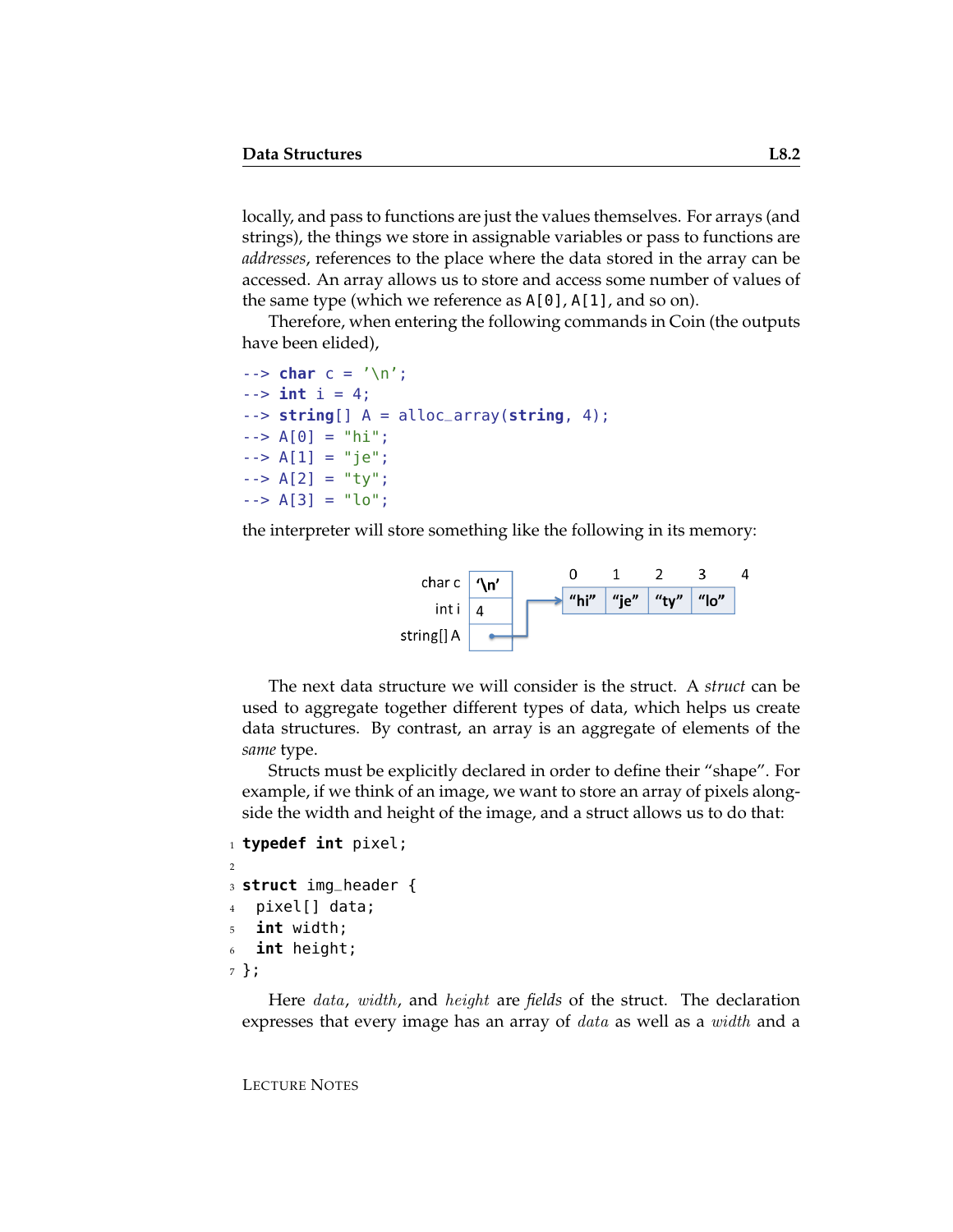height. This description is incomplete, as there are some missing consistency checks — we would expect the length of  $data$  to be equal to the  $width$ times the *height*, for instance, but we can capture such properties in a separate data structure invariant.

C0 values such as integers, characters, the address of an array are *small*. Depending on the computer, an address is either 64 bits long or 32 bits long, which means that the *small types* take at most 64 bits to represent. Because structs can have multiple components, they can grow too large for the computer to easily copy around, and C0 does not allow us to use structs as locals:

#### **% coin structs.c0**

```
C0 interpreter (coin) 0.3.2 'Nickel'
Type '#help' for help or '#quit' to exit.
--> struct img_header IMG;
<stdio>:1.1-1.22:error:type struct img_header not small
[Hint: cannot pass or store structs in variables directly; use
pointers]
```
Therefore, we can only create structs in allocated memory, just like we can only store the contents of arrays in allocated memory. (This is true even if they happen to be small enough to fit into 32 bytes.) Instead of alloc\_array we call **alloc** which returns a *pointer* to the struct that has been allocated in memory. Let's look at an example in coin.

```
--> struct img_header* IMG = alloc(struct img_header);
IMG is 0xFFAFFF20 (struct img_header*)
```
We can access the fields of a struct, for reading or writing, through the notation **p**->f where *p* is a pointer to a struct, and *f* is the name of a field in that struct. Continuing above, let's see what the default values are in the allocated memory.

```
-- IMG->data:
(default empty int[] with 0 elements)
--> IMG->width;
0 (int)
--> IMG->height;
0 (int)
```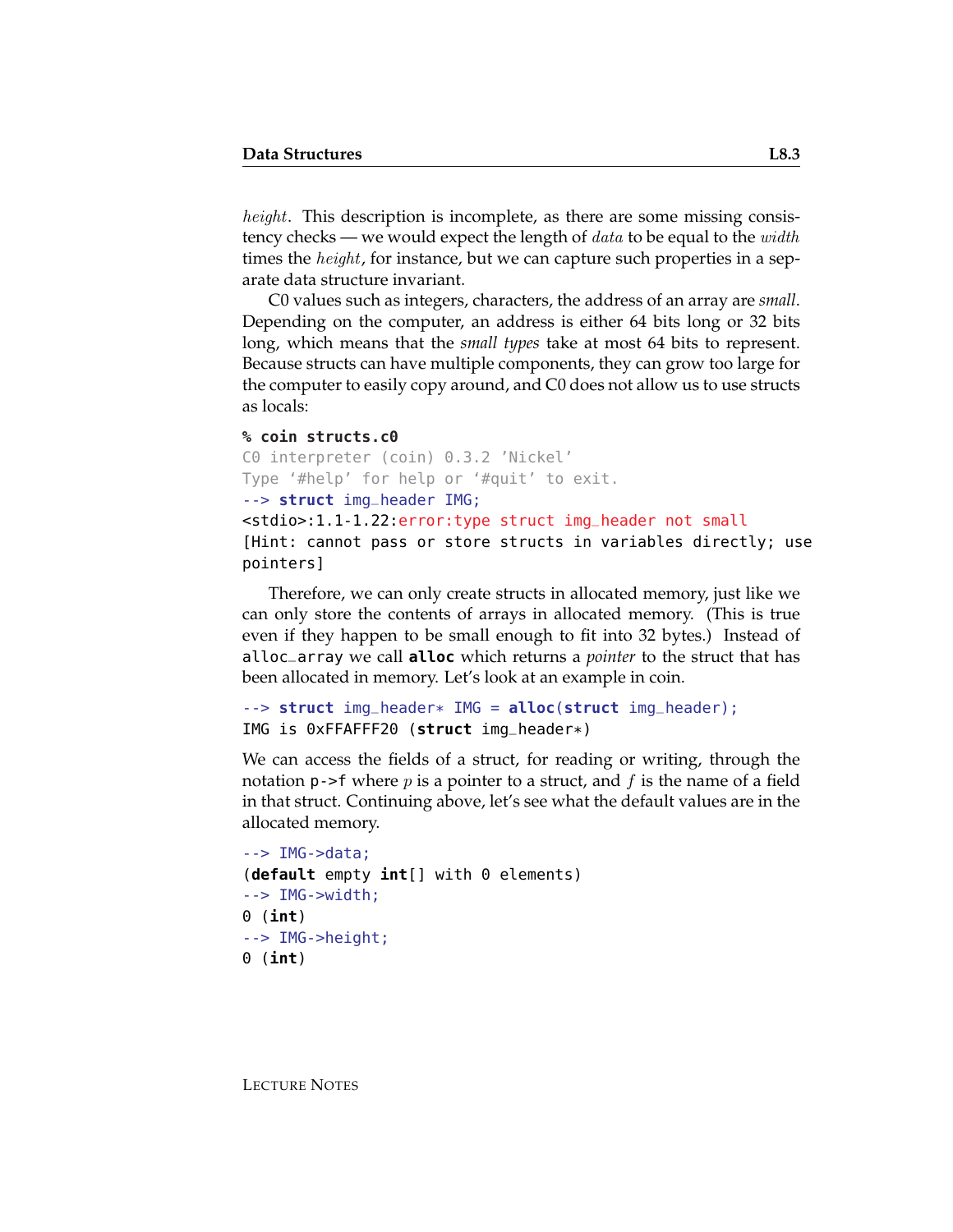We can write to the fields of a struct by using the arrow notation on the left-hand side of an assignment.

```
--> IMG->data = alloc_array(pixel, 2);
IMG->data is 0xFFAFC130 (int[] with 2 elements)
\text{->} IMG-\text{>}width = 1;
IMG->width is 1 (int)
\text{-> } (*IMG).height = 2;
(*(IMG)).height is 2 (int)
--> IMG->data[0] = 0xFF00FF00;
IMG->data[0] is -16711936 (int)
--> IMG->data[1] = 0xFFFF0000;
IMG->data[1] is -65536 (int)
```
The notation  $(*p)$ . f is a longer form of  $p$ ->f. First,  $*p$  follows the pointer to arrive at the struct in memory, then . f selects the field f. We will rarely use this dot-notation  $(*p)$ . f in this course, preferring the arrownotation p->f.

An updated picture of memory, taking into account the initialization above, looks like this:

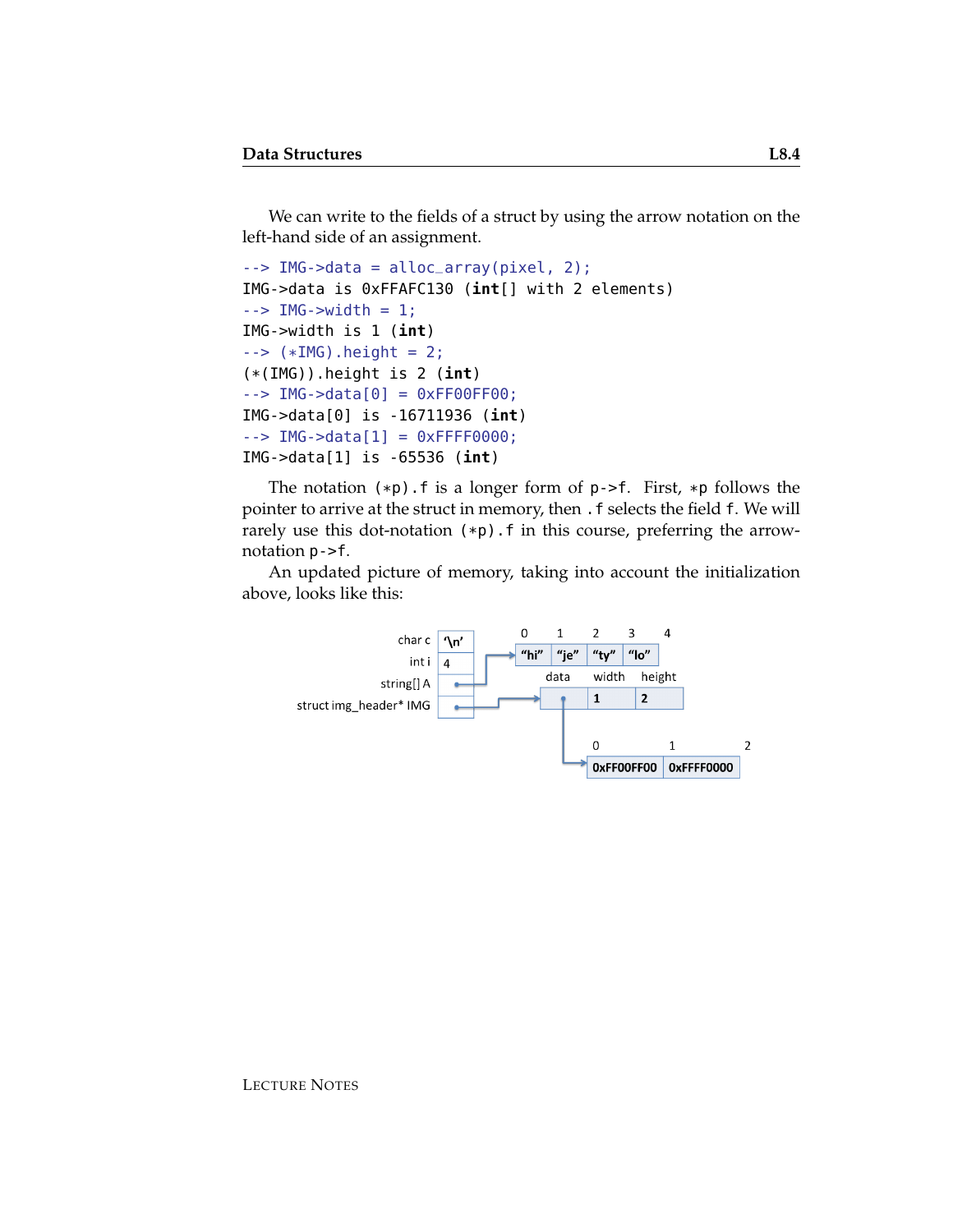#### **3 Pointers**

As we have seen in the previous section, a pointer is needed to refer to a struct that has been allocated on the heap. In can also be used more generally to refer to an element of arbitrary type that has been allocated on the heap. For example:

```
--> int* ptr1 = alloc(int);
ptr1 is 0xFFAFC120 (int*)
\leftarrow \leftarrow \ast ptr1 = 16;
*(ptr1) is 16 (int)
--> *ptr1;
16 (int)
```
In this case, we refer to the value of p using the notation \*p, either to read (when we use it inside an expression) or to write (if we use it on the lefthand side of an assignment).

So we would be tempted to say that a pointer value is simply an address. But this story, which was correct for arrays, is not quite correct for pointers. There is also a special value NULL. Its main feature is that NULL is not a valid address, so we cannot dereference it to obtain stored data. For example:

```
\text{-} \text{-} \text{int} \text{*} \text{ptr2} = NULL;
ptr2 is NULL (int*)
--> *ptr2;
Error: null pointer was accessed
Last position: <stdio>:1.1-1.3
```
Graphically, NULL is sometimes represented with the ground symbol, so we can represent our updated setting like this:



To rephrase, we say that a pointer value is an address, of which there are two kinds. A valid address is one that has been allocated explicitly with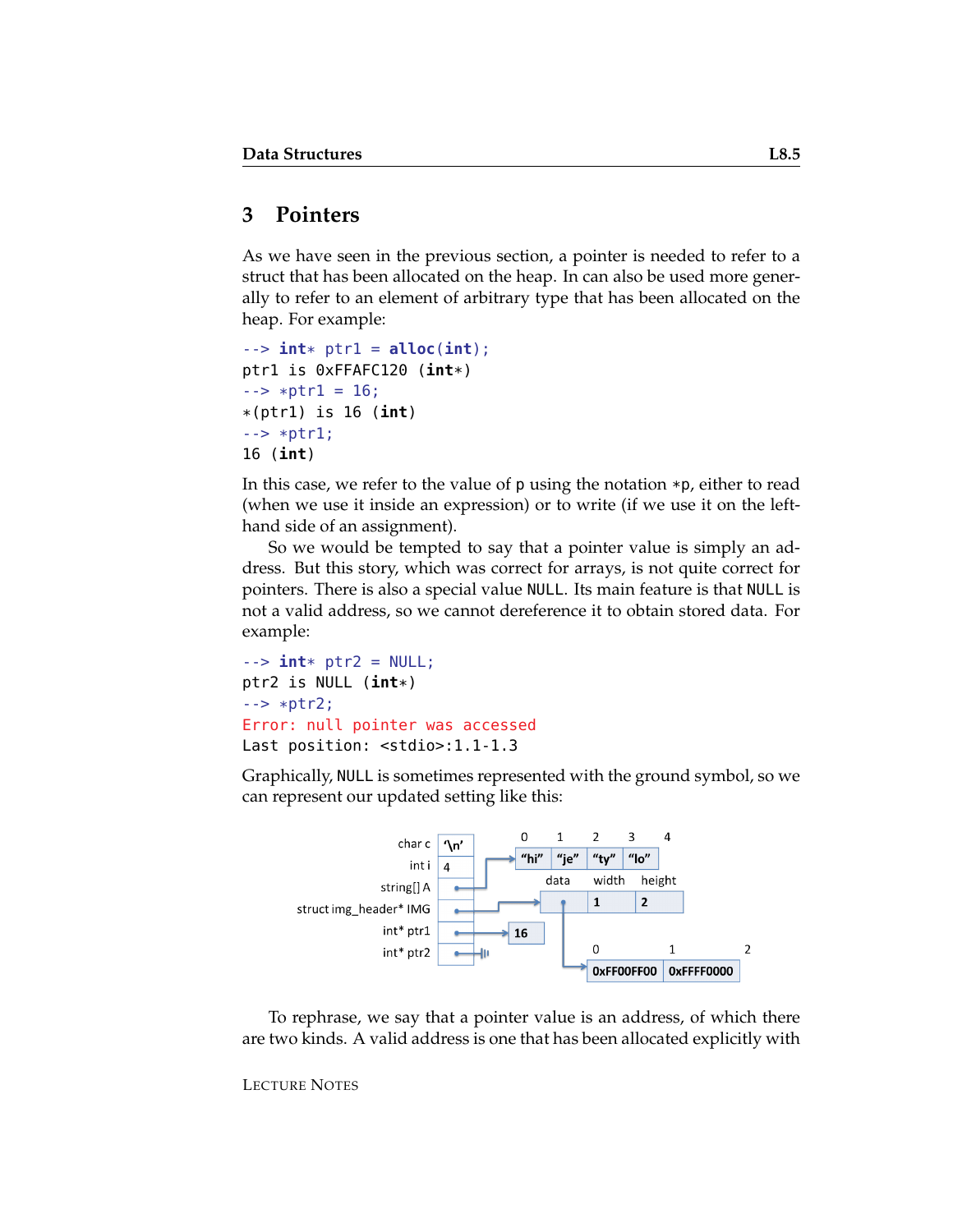**alloc**, while NULL is an invalid address. In C, there are opportunities to create many other invalid addresses, as we will discuss in another lecture.

Attempting to dereference the null pointer is a safety violation in the same class as trying to access an array with an out-of-bounds index. In C0, you will reliably get an error message, but in C the result is undefined and will not necessarily lead to an error. Therefore:

*Whenever you dereference a pointer* p*, either as* \*p *or* p->f*, you must have a reason to know that* p *cannot be* NULL*.*

In many cases this may require function preconditions or loop invariants, just as for array accesses.

#### **4 Creating an interface**

The next ten lectures for this class will focus on building, analyzing, and using different data structures. When we're thinking about implementing data structures, we will almost always use pointers to structs as the core of our implementation.

We've also seen two kinds of interfaces in our programming assignment: the pixels interface in the early programming assignments, and the string bundle interface in the DosLingos programming assignment. For this lecture, we will work through an intellectual exercise: what if C0 did not provide arrays (we'll limit ourselves to arrays of strings) as a primitive type in C0? If we wanted to use something like strings, we'd have to introduce them from scratch as an abstract type, like pixels or string bundles.

For this exercise, we'll build an abstract data type that functions like an array of strings; in fact, we will see our implementation will end up doing a bit more than C0. The primitive operations that C0 provides on string arrays are the ability to create a new array, to get a particular index of an array, and to set a particular index in an array. We could capture these as three functions that act on an abstract type arr\_t:

```
typedef _______ arr_t;
arr_t arr_new(int size); // alloc_array(string, size)
string arr_get(arr_t A, int i); // A[i]
void arr_set(arr_t A, int i, string x); // A[i] = x
```
But this is not a complete picture! An interface needs to also capture the preconditions necessary for using that abstract type *safely*. For instance, we know that safety of array access requires that we only create non-negativelength arrays and we never try to access a negative element of an array: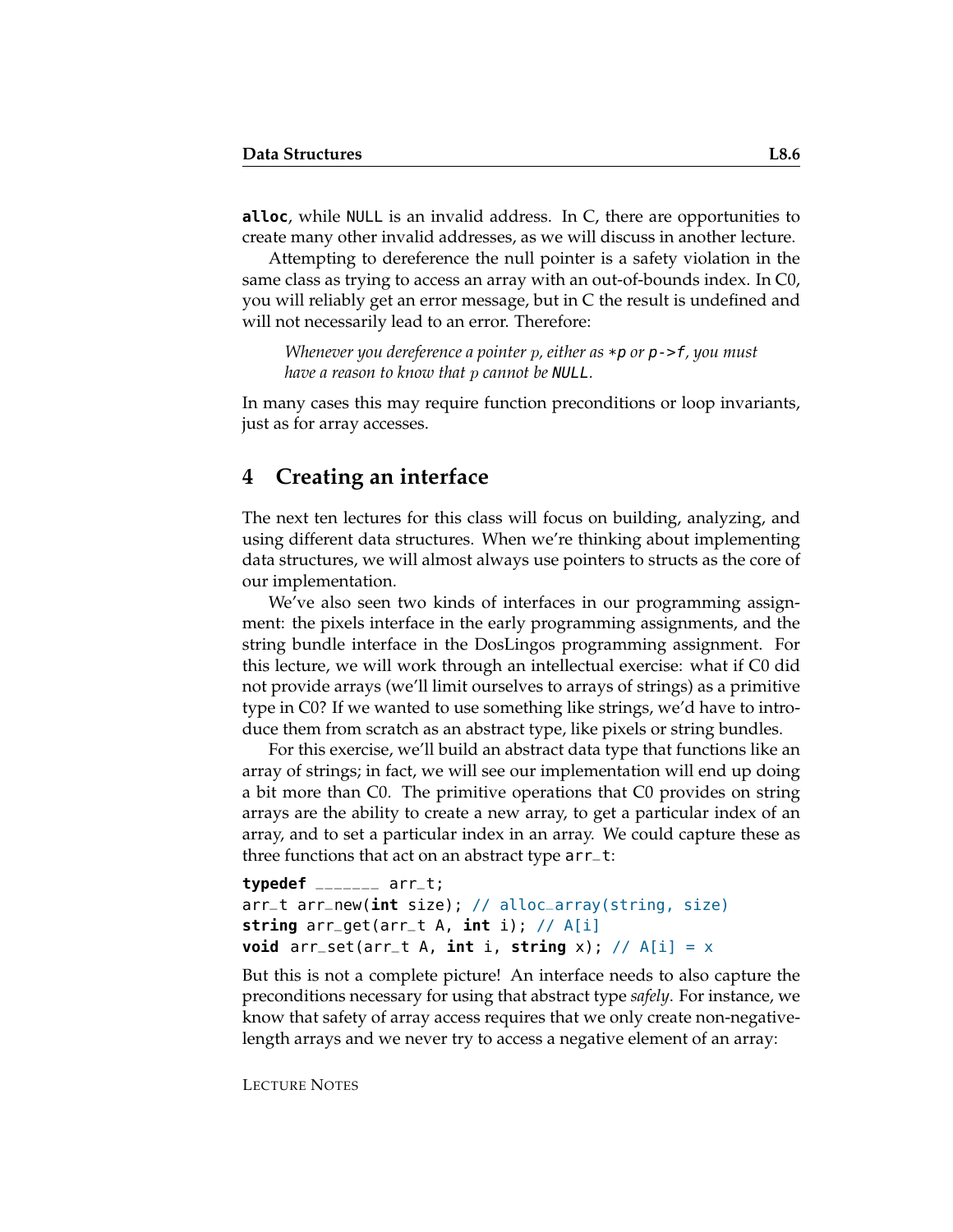```
arr_t arr_new(int size) /*@requires size >= 0 @*/ ;
string arr_get(arr_t A, int i) /*@requires 0 <= i; @*/ ;
```
This still isn't enough: our contracts need to ensure an upper bound so that we don't access the element at index 100 of a length-12 array. We don't have the  $\lambda$  length() method, as it is a primitive for C0 arrays, not our new arr\_t type. So we need an additional function in our interface to get the length, and we'll use that in our contracts.

```
int arr_len(arr_t A);
string arr_get(arr_t A, int i)
 /*@requires 0 <= i && i < arr_len(A); @*/ ;
```
It's important to emphasize what just happened. Because we want the type arr\_t to be *abstract*, we can't use \length in a contract: we can only use \length for arrays. Because we have to be able to write a contract that explains how to use the data type safely, we need to extend our interface with a new function  $arr_l$ en. But because this function is in the interface, the client can access the length of the array — something that can't be done, for C0 arrays, outside of a contract! So we *do* know something about arr\_t now: it can't just be **string**[], because if it was there would be no way to implement arr\_len.

For this reason, we're going to say that arr\_t is not an unknown type but that it is an unknown *pointer* type. The commented typedef below shows how we indicate this:

```
1 // typedef ______* arr_t;
2
3 int arr_len(arr_t A)
4 /*@requires A != NULL; @*/;
5
6 arr_t arr_new(int size)
7 /*@requires 0 <= size; @*/
 8 /*@ensures \result != NULL; @*/
  9 /*@ensures arr_len(\result) == size; @*/;
```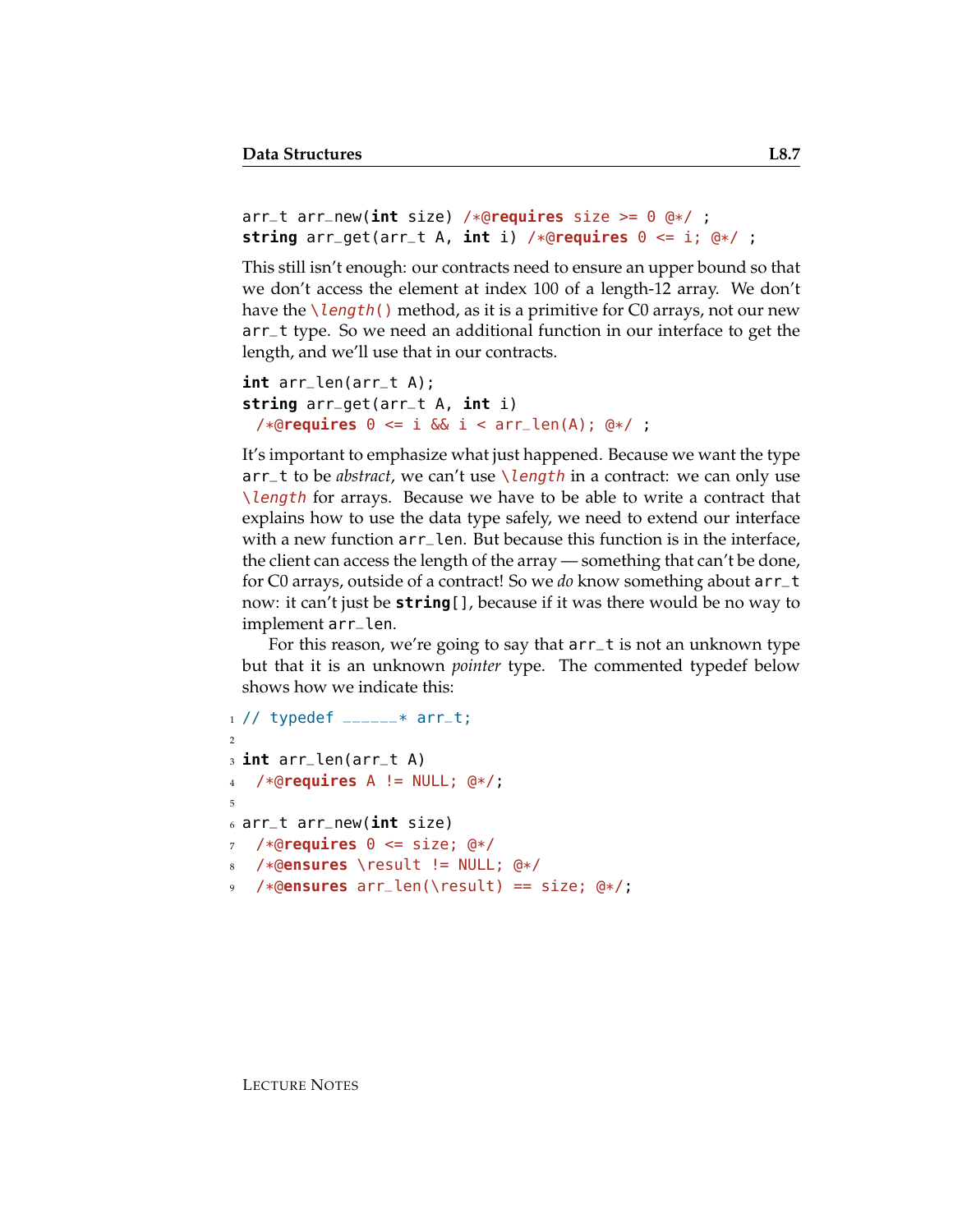```
11 string arr_get(arr_t A, int i)
12 /*@requires A != NULL; @*/
13 /*@requires 0 \le i \le k i < arr_len(A); @*/;
14
15 void arr_set(arr_t A, int i, string x)
16 /*@requires A != NULL; @*/
17 /*@requires 0 <= i && i < arr_len(A); @*/;
```
Admitting that arr\_t is a pointer also means that we have to add a lot of NULL checks to the interface — as the client of the arr\_t type, we know that arr\_t is either a valid pointer to the array data structure, or else it is NULL.

### **5 The Library Perspective**

When we implement the library for arr\_t, we will declare a type arr to be a pointer to a **struct** arr\_header, which has a limit field to hold the length and a data field to hold the actual array.

```
1 typedef struct arr_header arr;
2 struct arr_header {
3 int limit;
4 string[] data;
5 };
```
Inside the library implementation, we'll use  $arr*$  instead of  $arrt$  to emphasize that we're manipulating a pointer structure. Outside, we use exclusively arr\_t as our abstract type of supped up arrays. Using this knowledge, we can begin to implement the array interface from the library side, though we immediately run into safety issues.

```
7 int arr_len(arr* A)
8 //@requires A != NULL;
9 {
10 return A->limit;
11 }
12
13 string arr_get(arr* A, int i)
14 //@requires A != NULL;
15 //@requires 0 <= i && i < arr_len(A);
16 \frac{1}{2}17 return A->data[i];
18 }
```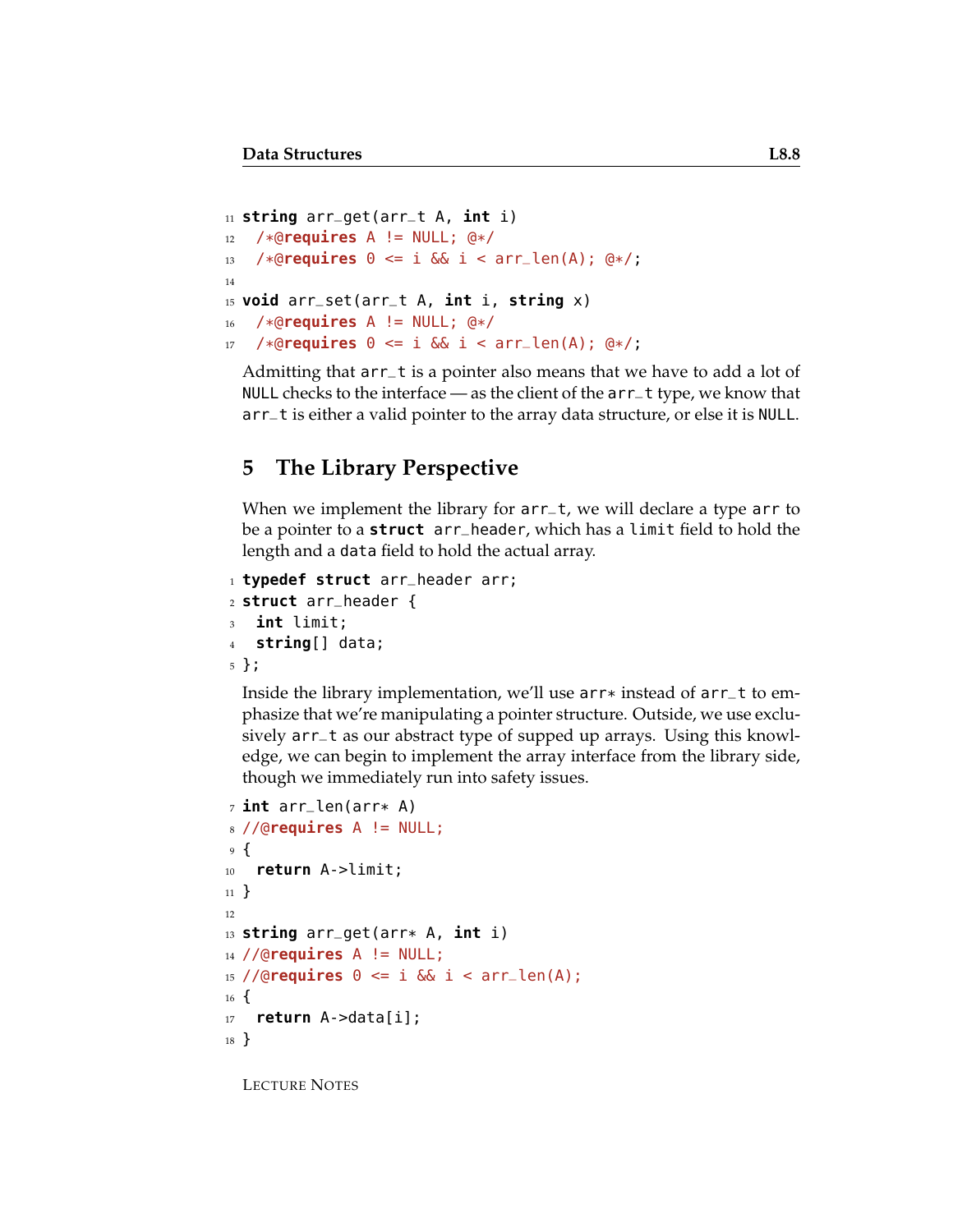In both cases, the  $A$  ! = NULL precondition allows us to say that the  $A$ ->limit and A->data dereferences are safe. But how do we know A->data[i] is not an out-of-bounds array access? We don't — the second precondition of arr\_get just tells us that i is nonnegative and less than whatever arr\_len returns!

If we want to use the knowledge that arr\_len(A) returns the length of A->data, then we'd need to add \result == \length(A->data) as a postcondition of arr\_len. . .

. . . and we can only prove that postcondition true if we add the precondition A->limit ==  $\leq$   $\leq$   $\leq$   $h(A-\text{data})$  to arr\_len...

. . . and if we do that, it changes the safety requirements for the call to arr\_len in the preconditions of arr\_get, so we also have to add the precondition A->limit ==  $\leq \leq h(A)$  ata) to arr\_get.

The user, remember, didn't need to know anything about this, because they were ignorant of the internal implementation details of the arr\_t type. As long as the user respects the interface, only creating arr\_ts with arr\_new and only manipulating them with arr\_len, arr\_get, and arr\_set, they should be able to expect that the contracts on the interface are sufficient to ensure safety. But we don't have this luxury from the library perspective: all the functions in the library's implementation are going to depend on all the parts of the data structure making sense with respect to all the other parts. We'll capture this notion in a new kind of invariant, a *data structure invariant*.

#### **6 Data Structure Invariants**

We can apply operational reasoning as library designers to say that, as long as the limit field of an arr is set correctly by arr\_new, it must remain correct throughout all calls to arr\_get and arr\_set. But, as with operational reasoning about loops, this is an error-prone way of thinking about our data structures. Our solution in this case will be to capture what we know about the well-formedness of an array in an invariant; we expect that any arr being handled by the user will satisfy this data structure invariant.

The invariants of arrays are pretty simple: a arr is well-formed if it is a non-NULL pointer to a struct where \length(AH->data) == AH->limit. If we try to turn this into a mathematical statement, we get is\_arr: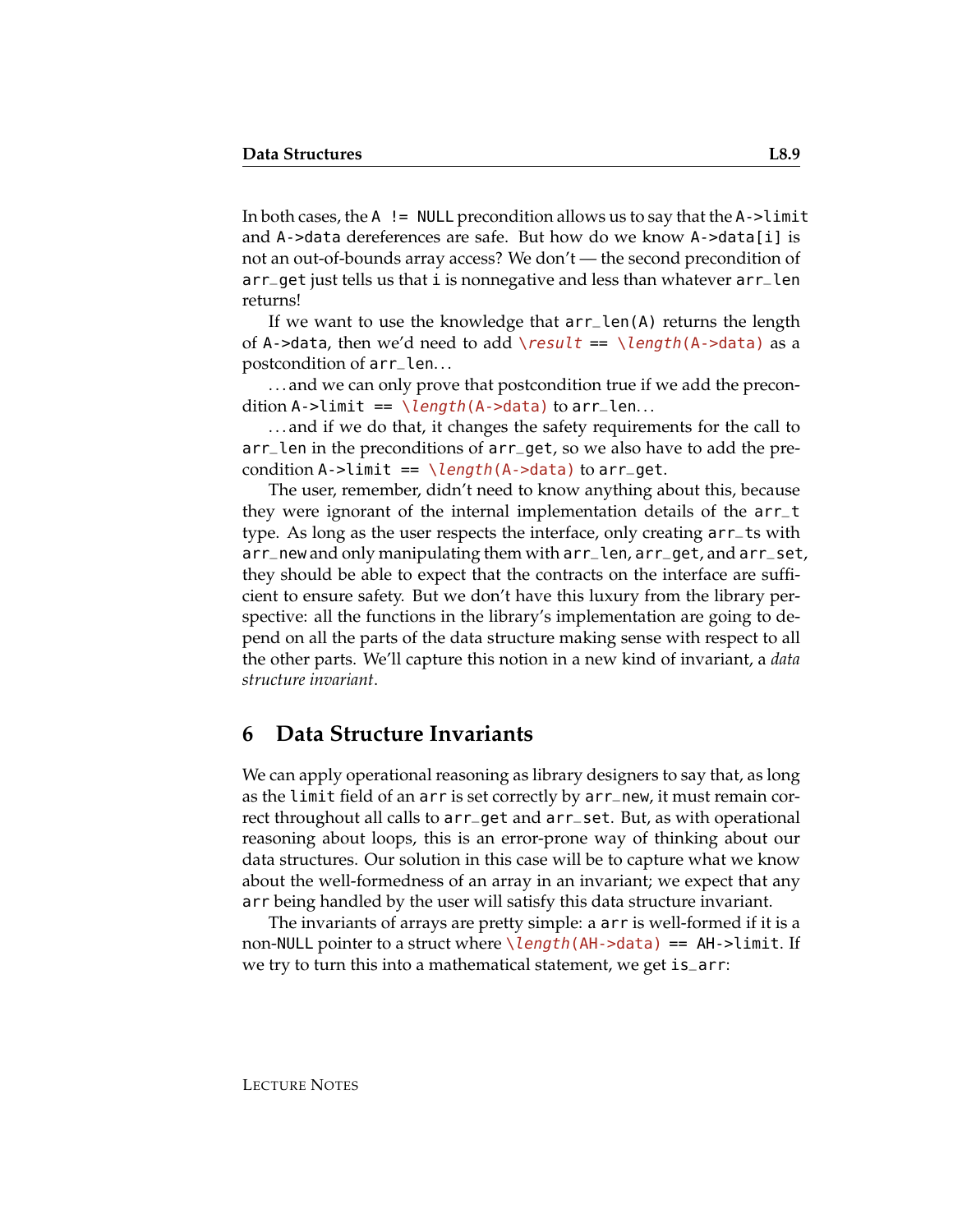```
1 bool is_arr(struct arr_header* AH) {
2 return AH != NULL
3 && is_arr_expected_length(AH->data, AH->limit);
4 }
```
While we would like is\_arr\_expected\_length to be a function that returns true when the given array has the expected length and false otherwise, the restriction of length-checking to contracts makes this impossible to write in C0. In this one case, we'll allow ourselves to write a data structure invariant that might raise an assertion error instead of returning false:

```
1 bool is_arr_expected_length(string[] A, int length) {
```

```
2 / \text{(dasset length(A) == length)}
```

```
3 return true;
```

```
4 }
```
Whenever possible, however, we prefer data structure invariants that return true or false to data structures that raise assertion failures.

The data structure invariant, then, implies the postcondition of arr\_len, and so the function arr\_get will require the data structure invariant to hold as well, satisfying the precondition of arr\_len.

```
1 int arr_len(arr* A)
2 //@requires is_arr(A);
3 //@ensures \result == \length(A->data);
4 {
5 return A->limit;
6 }
7
8 string arr_get(arr* A, int i)
9 //@requires is_arr(A);
10 //@requires 0 <= i && i < arr_len(A);
11 \t{}12 return A->data[i];
13 }
```